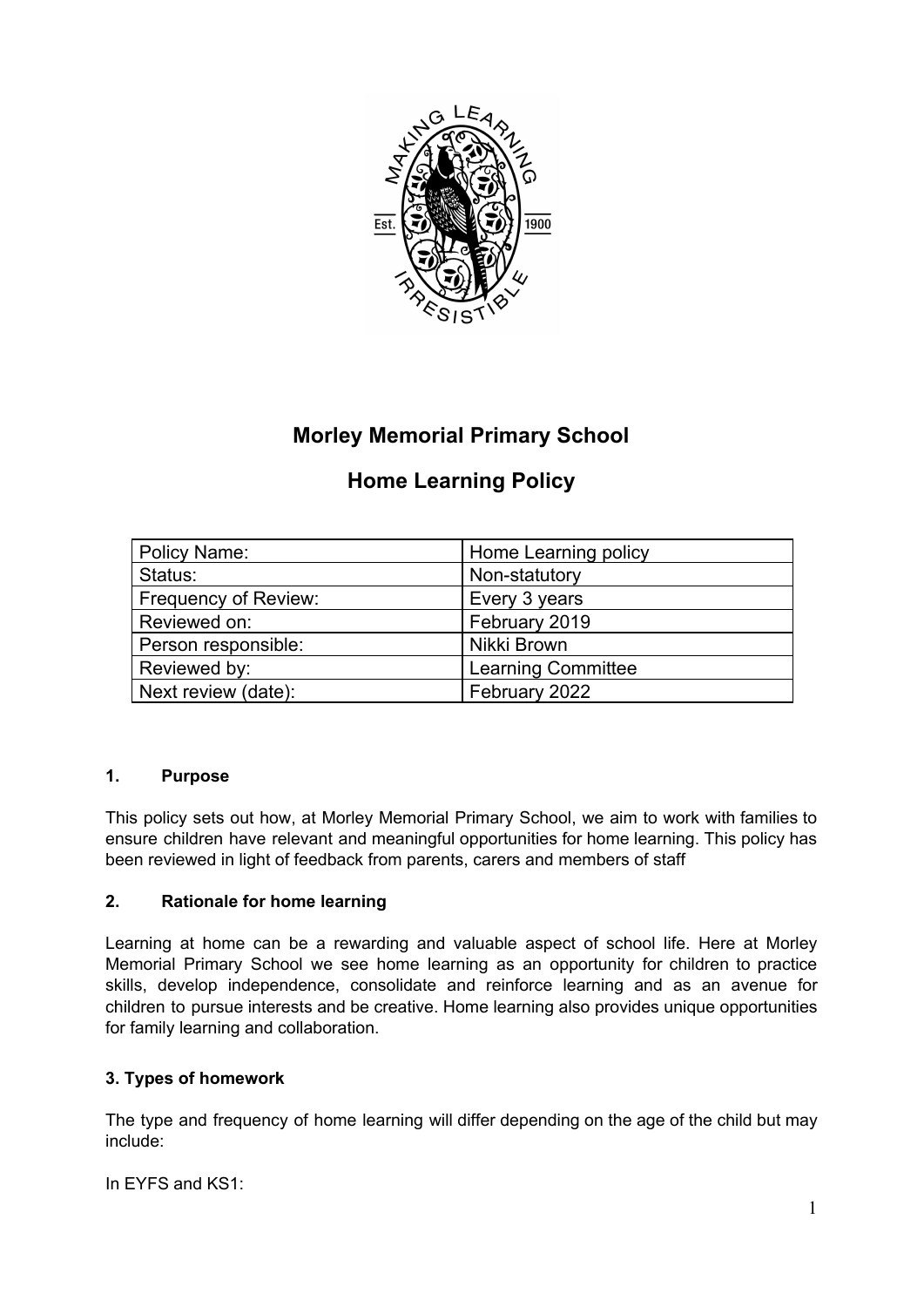At this age children will get little of value out of doing home learning activities alone and we would ask parents and carers to spend a little time each day on the types of things exemplified below. Class teachers will arrange for reading books and other materials, as they deem appropriate, to be distributed to support with:

- Regular reading to develop fluency and confidence
- High frequency vocabulary or sight words to learn
- Phonics games
- Recall of number facts
- Practice of basic maths operations or simple problem-solving
- Suggestions for practical activities to do at home such as involving children with cooking, counting, role play, measuring etc.
- Handwriting type activities to develop motor skills and co-ordination
- Opportunities for children to engage in independent research or project type activities related to current topics

#### In KS2:

Many of the aspects outlined in KS1 will continue into KS2 although children should be able to access more aspects independently. Parental involvement is still encouraged. For example, often children may be able to read a book independently but their comprehension can be more effectively developed if they have the opportunity to discuss what they have read with a supportive adult. In addition to the above children in KS2 may be offered activities such as:

- Independent research related to topics being studied
- Pre-reading chapters in preparation for guided reading groups
- Key word and vocabulary practice including spelling
- Creating artefacts, models or costumes
- Options to present learning in a mode of their choice eg: a powerpoint presentation, play or piece of artwork
- Revision activities

Home learning in Year 6 may become more formalized throughout the year as we prepare children for transition to secondary school.

We also encourage the use of IT-based resources for children wishing to practice key skills. Class teachers are happy to advise on possible websites and ideas.

#### **4. Marking**

It is important that efforts with home learning are acknowledged and depending on the task this may be through basic marking or acknowledgement during a lesson or activity. Home learning activities are not marked in the level of detail which lessons are as home learning is not used to assess progress or set targets but to provide opportunities for additional practice and increasing engagement. Marking of home learning may be undertaken by the pupil themselves, or a peer under adult guidance or by a member of staff.

#### **5. Amount of homework**

Our children work hard at school and generally make good progress across the curriculum. We believe every child has the right to a childhood, opportunities to play and explore and time